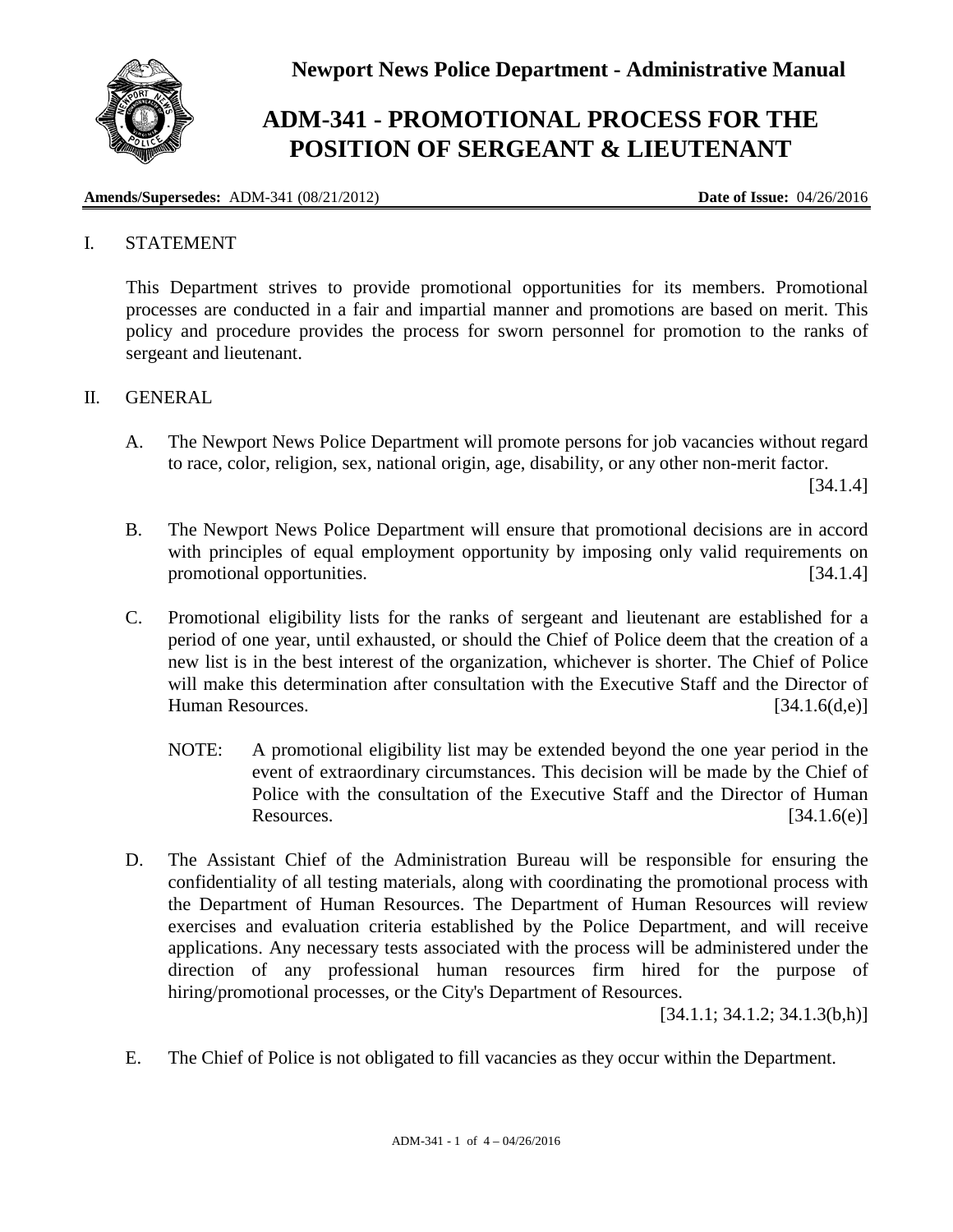F. The Police Department will offer general information sessions to candidates on an annual basis on how to prepare for a promotional process.

## III. PROCEDURE

A. Eligibility Criteria [34.1.3(a); 34.1.4]

In order to participate in the selection process for the position of sergeant or lieutenant, candidates must meet the criteria set forth in this policy. The candidates may request from the Assistant Chief of the Administration Bureau a copy of the job description for the position of sergeant or lieutenant. All requirements for eligibility criteria must be met according to the yearly promotional guidelines.

- 1. Application Requirements
	- a. Time in Grade  $[34.1.3(g); 34.1.6(c)]$ 
		- 1) All candidates for the position of sergeant must have at least five current consecutive years of service with the Newport News Police Department classified as a full-time, police officer.
		- 2) All candidates for the position of lieutenant must have at least two current consecutive years of service at the rank of sergeant with the Newport News Police Department.
	- b. Education
		- 1) Candidates for the position of sergeant must:
			- a) Hold an Associate's degree from an accredited college or university, or
			- b) Have completed at least 60 semester or 90 quarter hours towards a Bachelor's degree from an accredited college or university.
		- 2) Candidates for the position of lieutenant must have completed at least 90 semester or 135 quarter hours towards a Bachelor's degree from an accredited college or university.
	- c. Candidates for either position must not have been assessed any disciplinary points for violating the Standards of Conduct in the 12 months preceding the application deadline date.
	- d. Must have achieved ratings of "meets", or higher in the one-year period preceding the application for promotion with no areas rated "unacceptable" or "needs improvement".
- B. Application Process
	- 1. Candidates interested in applying for the position of sergeant or lieutenant must submit a City employment application to the Department of Human Resources within the time frame specified in the position promotional announcement. Each candidate is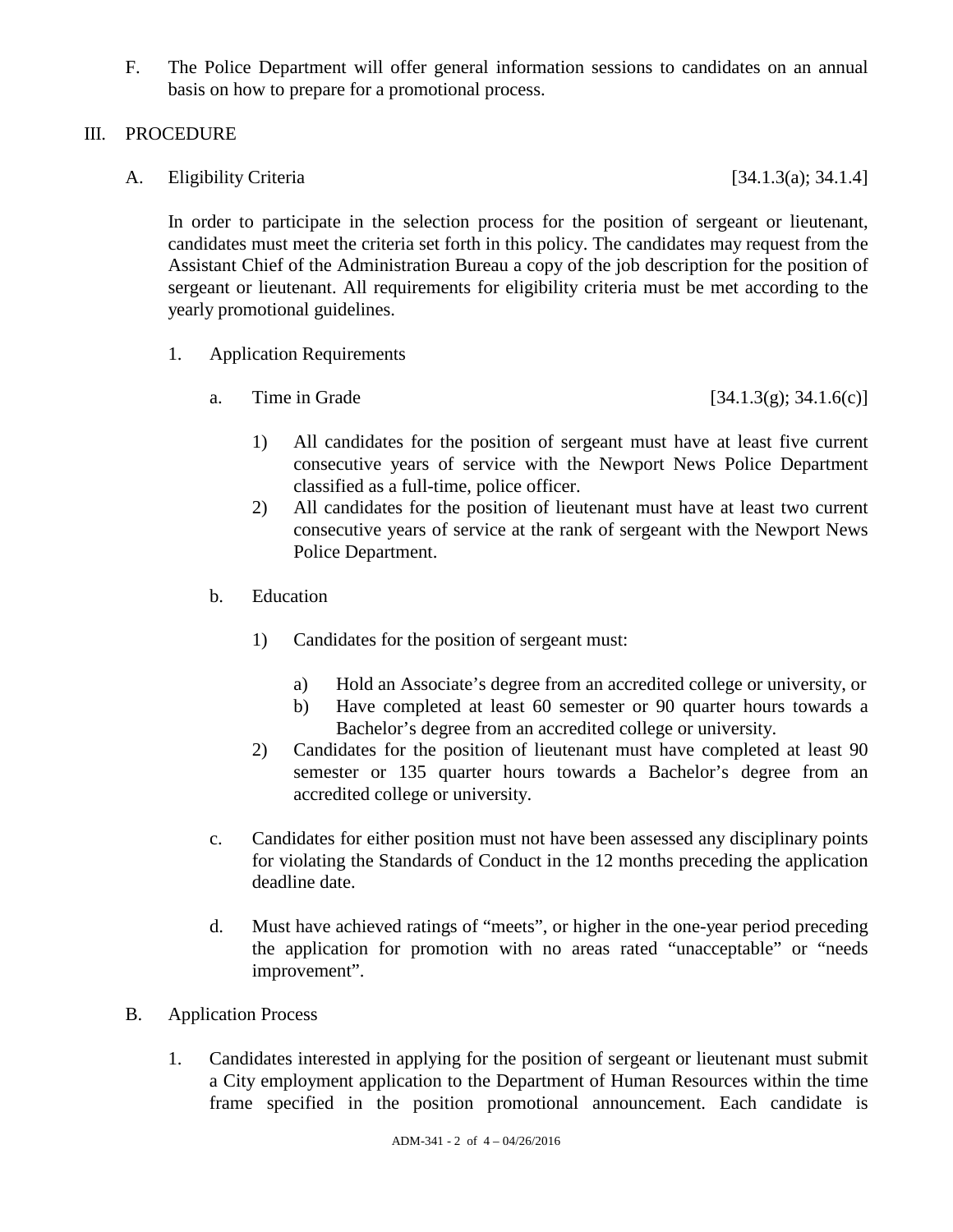responsible for ensuring that a copy of an official diploma, certified transcript, or official class completion certificate (grade report) is on file with the Police Department prior to the application deadline date. [34.1.5]

- 2. The Assistant Chief of the Administration Bureau will evaluate the application, and college diploma or transcripts or class completion certificate to determine whether or not the candidate meets the minimum qualifications. All transcripts and training records are subject to verification. Candidates meeting the minimum qualifications will be placed on a list of individuals declared eligible to further participate in the process.[34.1.3(a)]
- C. Promotional Process [34.1.4]
	- 1. The promotional process may consist of the following components:

|  |  |  |  | Job Related Promotional Multiple-Choice Written Examination. | [34.1.3(b)]                        |
|--|--|--|--|--------------------------------------------------------------|------------------------------------|
|  |  |  |  |                                                              | $\sim$ $\sim$ $\sim$ $\sim$ $\sim$ |

- b. Performance-based exercises using trained assessors. [34.1.3(c)] c. Professional History/Dimension Evaluation.
- d. Interview with the Chief of Police. [34.1.3(d)]
- 2. Study materials that will be utilized for any examination, assessment, or exercise will be announced at least 60 days prior to the scheduled promotional examination date.

[34.1.5]

3. Job Related Promotional Examination

Candidates will be required to take a job related promotional examination. [34.1.3 (b,e)]

- NOTE: Candidates will have the opportunity to receive exam results at the end of the examination and appeal test items based on appeal procedures.
- 4. Performance Based Exercises

Candidates will participate in an assessment process that will consist of various exercises affording the candidates the opportunity to demonstrate knowledge, skills and abilities or dimensions of the respective position. Dimensions assessed will come from the applicable job description.  $[34.1.3(c)]$ 

- 5. Professional History/Dimension Evaluation: The Professional History/Dimension rating will be conducted on each candidate by evaluators comprised of ranking personnel.
- 6. Interview with Chief of Police: The Chief of Police will interview the top five candidates based on their scores (calculated on a point basis) from the written exam, the performance based exercises and the Professional History/Dimension Evaluation. He will make his selection from that group. When a new vacancy occurs, the person with the next-highest score will be interviewed and considered along with the remaining four on the list. This process will occur as each vacancy occurs. [34.1.3(d)]